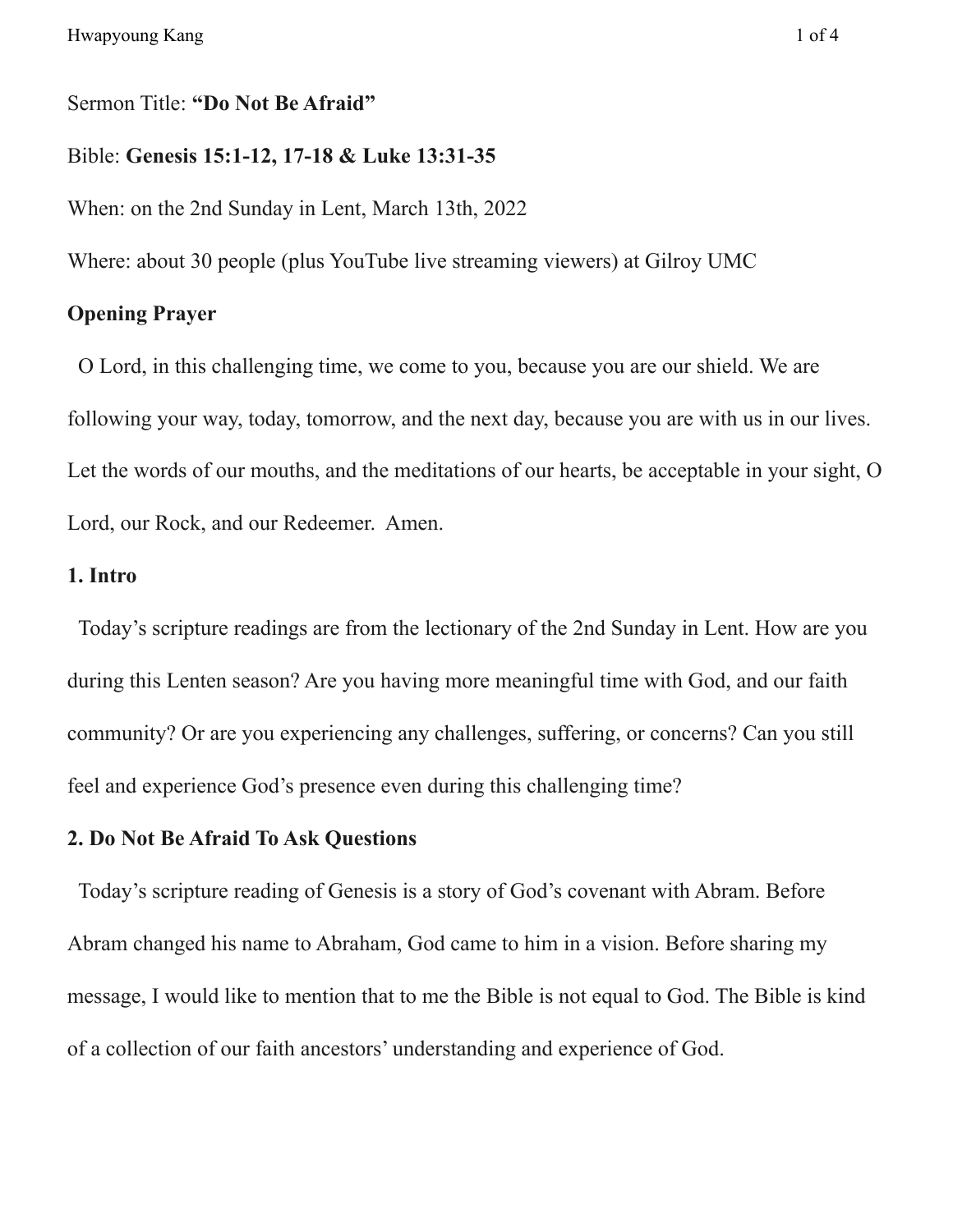At the time of Abram, when people made a covenant, they needed animals. How about us? Do we need animals to make a covenant with God? Because we do not provide animals to God, does God not make a covenant with us? Because our God is a living God, God made a covenant with Abram in the way of that time, and I believe and know that God makes a covenant with us in the ways of today. When I became a pastor, I did not need to bring any animals. As many of you watched my ordination service, I answered my calling in front of God and in front of our brothers, sisters, and friends in Christ, and in public.

At the time of Abram, people believed that having children depended on God alone. But today we know that there are many factors, reasons, mysteries, choices, and stories in regard to having children and not having children. Personally, I hope to be an abuelo, grandfather in Spanish. That's why my personal email has the word "abuelo" in it. To be an abuelo, I need to be a parent first. I pray and I pray. If I become a parent, I will be thankful. But if I cannot become a parent, I do not want to blame God. I hope and pray that I would be thankful in any circumstance. Even though it is difficult, it is not impossible. For now, I am thankful and joyful to become a better husband day by day, as I practice "Yes, dear."

Anyway, at the time of Abram, people believed that having children depended on God. So, when God came to Abram, Abram asked many questions: "Who will be my heir?" How is it possible?" "How do I know?" To ask questions does not mean the lack of faith. In this case, it means a mutual, deep, and alive relationship with God. In our faith journey, we cannot know everything. We do not need to know everything. But we can ask questions. Please do not be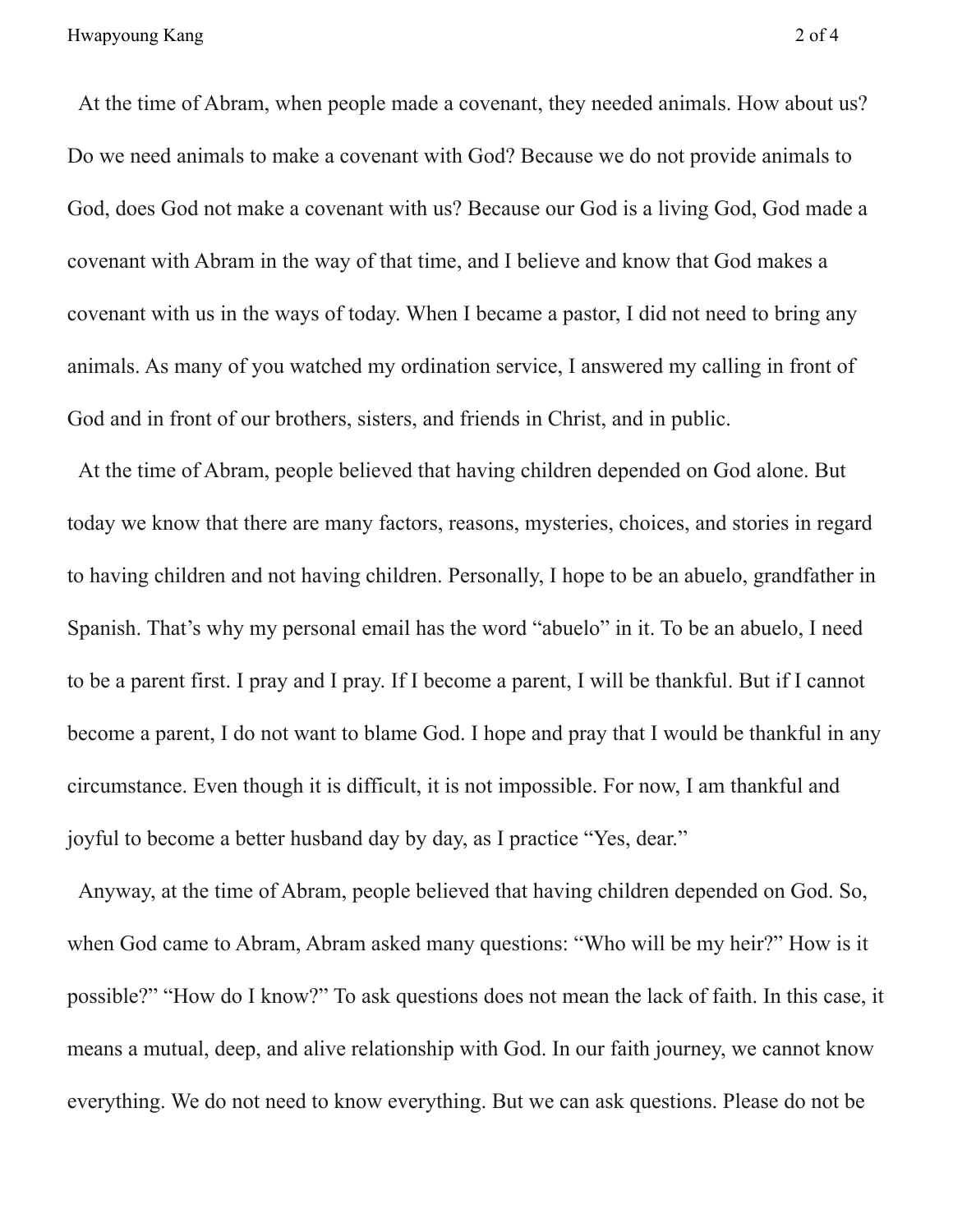afraid to ask questions about faith and God. It is the way of our faith journey. Don't be afraid! God does not ask us to bring him animals. God will answer us in the ways that we understand.

## **3. Do Not Be Afraid To Follow Jesus'Way**

At the second reading, at the Reading of Gospel of Luke, Jesus got a warning to get away from Jerusalem. Like when Herod killed John the Baptist, there was a danger of Jesus' death. Actually, Jesus would die on the Cross in Jerusalem. But Jesus answered, "Today, tomorrow, and the next day, I must be on my way." Jesus could expect his death, because not only John the Baptist, but also many prophets were killed too. But what Jesus decided was to be on Jesus' way, to follow God's way. What is Jesus' way for us? What is God's way for our church? Can we follow Jesus' way, even though it might not be what we expect? Can we follow Jesus' way, even if it leads us to death?

## **4. Our Living God**

When I was appointed to this church, one of the expectations and one of my callings was not to maintain the church but to grow the church. How do you define "the growth"? Does it mean growth in numbers? If so, do you pray for it? What do you do for the growth in numbers? I pray for the growth in numbers. I pray and hope that we become a more welcoming faith community when we have visitors. I hope and pray that they become our members in our faith journeys.